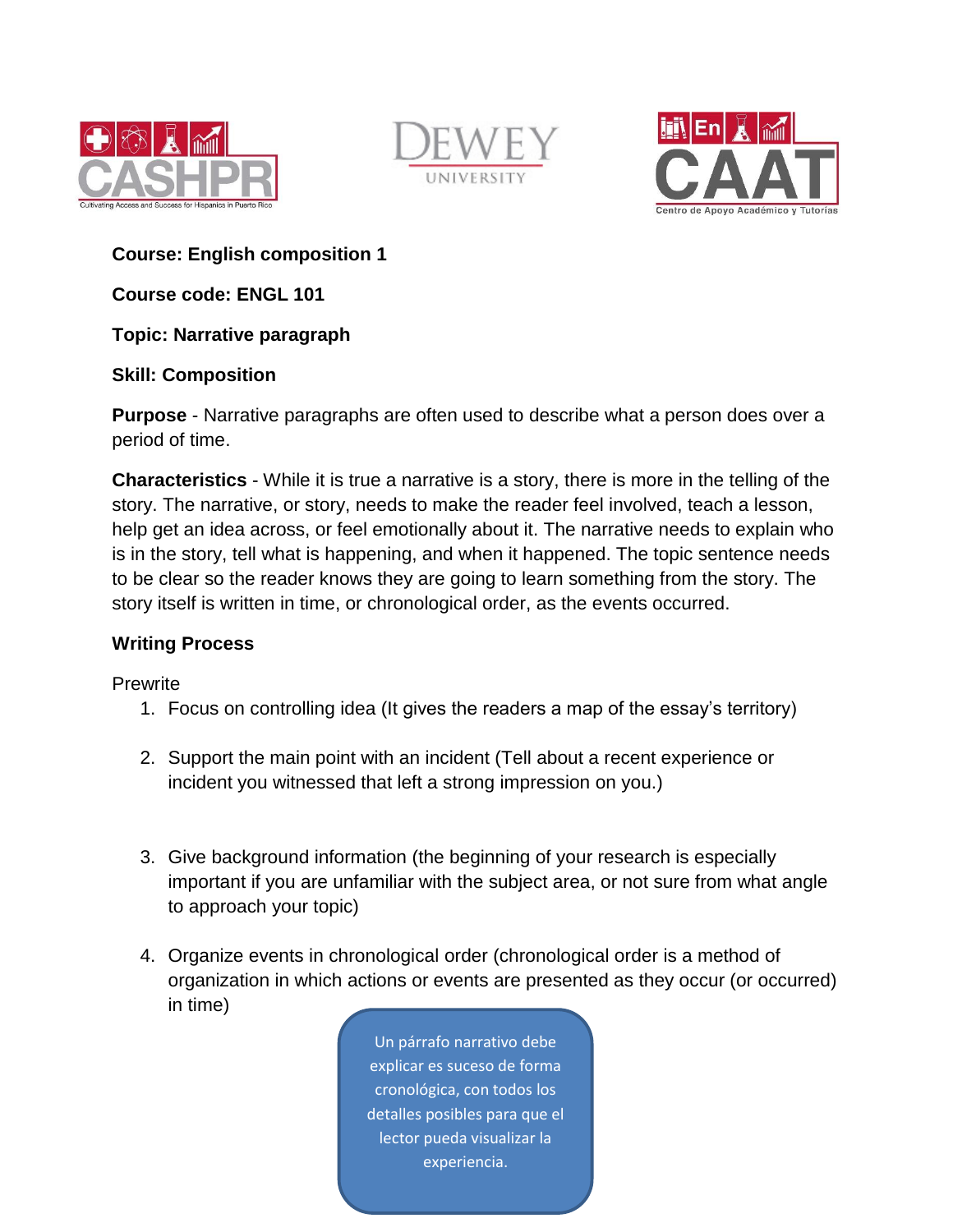**Draft** - A draft is constructed with an introduction, thesis statement (tells the reader how you will interpret the significance of the subject matter under discussion), body, and conclusion. The first draft does not have to be perfect. It is a work-in-progress. <http://english120.pbworks.com/w/page/19006987/narrative%20paragraphs>

**Revise** and **edit** - Revision literally means to "see again," to look at something from a fresh, critical perspective. It is an ongoing process of rethinking the paper: reconsidering your arguments, reviewing your evidence, refining your purpose, reorganizing your presentation, reviving stale prose.

Edit means to check spelling, check grammar, look for better words, and avoid repetition.

# **Point of view:**

First or third person narration

First-person narrator

The narrator tells the story from his / her point of view (I). It is a limited point of view as the reader will only know what the narrator knows. The advantage of the first person narration is that the narrator shares his / her personal experiences and secrets with the reader so that the reader feels part of the story.

# Example:

■ Charlotte Bronte: Jane Eyre

Third-person narrator

The narrator is not part of the plot and tells the story in the third person (he, she). Usually the narrator is all-knowing (omniscient narrator): he / she can switch from one scene to another, but also focus on a single character from time to time.